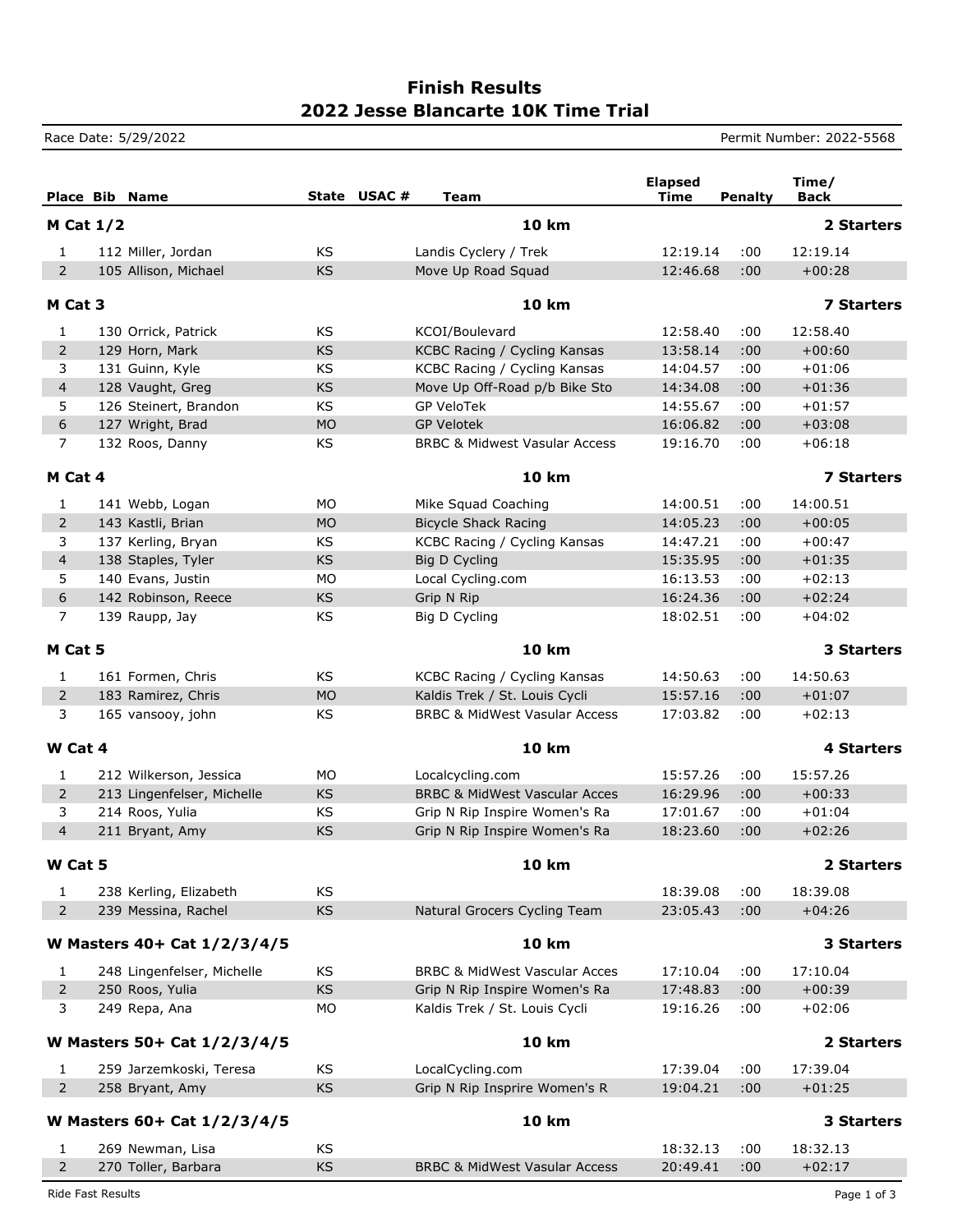## **2022 Jesse Blancarte 10K Time Trial Finish Results**

Race Date: 5/29/2022 **Permit Number: 2022-5568** 

|                             |  | <b>Place Bib Name</b>       |           | State USAC#  | Team                                     | <b>Elapsed</b><br><b>Time</b> | <b>Penalty</b>    | Time/<br>Back     |
|-----------------------------|--|-----------------------------|-----------|--------------|------------------------------------------|-------------------------------|-------------------|-------------------|
| W Masters 60+ Cat 1/2/3/4/5 |  |                             |           | <b>10 km</b> |                                          |                               | <b>3 Starters</b> |                   |
| 3                           |  | 271 Raupp, Kathleen         | KS.       |              | Big D Cycling                            | 24:54.22                      | :00               | $+06:22$          |
| <b>DNS</b>                  |  | 268 Ojeda-Dellutri, Laura   | <b>KS</b> |              | Grip n Rip Inspire Women's Ra            |                               | :00               |                   |
| M Masters 40+ Cat 1/2/3/4/5 |  |                             |           | <b>10 km</b> |                                          |                               | 9 Starters        |                   |
| 1                           |  | 303 Orrick, Patrick         | KS        |              | KCOI/Boulevard                           | 12:53.06                      | :00               | 12:53.06          |
| $\overline{2}$              |  | 307 Evangelista, James      | <b>MO</b> |              |                                          | 13:20.17                      | :00               | $+00:27$          |
| 3                           |  | 302 Horn, Mark              | KS        |              | KCBC Racing / Cycling Kansas             | 13:54.55                      | :00               | $+01:01$          |
| $\overline{4}$              |  | 306 Oviedo, Giovanni        | <b>KS</b> |              | <b>BRBC &amp; Midwest Vasular Access</b> | 14:29.44                      | :00               | $+01:36$          |
| 5                           |  | 304 Navarro, Alfedo         | <b>MO</b> |              | <b>BRBC &amp; MidWest Vasular Access</b> | 14:40.01                      | :00               | $+01:47$          |
| 6                           |  | 308 Roos, Danny             | KS        |              | <b>BRBC &amp; Midwest Vasular Access</b> | 15:19.45                      | :00               | $+02:26$          |
| $\overline{7}$              |  | 300 Taylor, Charlie         | KS        |              | <b>BRBC &amp; Midwest Vasular Access</b> | 15:26.79                      | :00               | $+02:34$          |
| 8                           |  | 301 Bowman, Michael         | <b>KS</b> |              | Santa Fe Trails                          | 16:41.26                      | :00               | $+03:48$          |
| <b>DNF</b>                  |  | 305 Castro, James           | KS        |              | <b>BRBC &amp; MidWest Vasular Access</b> |                               | :00               |                   |
| M Masters 50+ Cat 1/2/3/4/5 |  |                             |           | <b>10 km</b> |                                          |                               | <b>6 Starters</b> |                   |
| 1                           |  | 313 Knight, Shawn           | <b>KS</b> |              | KCBC Racing / Cycling Kansas             | 15:06.65                      | :00               | 15:06.65          |
| $\overline{2}$              |  | 312 Formen, Chris           | KS        |              | KCBC Racing / Cycling Kansas             | 15:26.34                      | :00               | $+00:20$          |
| 3                           |  | 314 Messina, Dan            | <b>KS</b> |              | Natural Grocers Cycling Team             | 16:00.45                      | :00               | $+00:54$          |
| $\overline{4}$              |  | 316 Wright, Brad            | <b>MO</b> |              | <b>GP Velotek</b>                        | 16:03.98                      | :00               | $+00:57$          |
| 5                           |  | 311 Bond, Clay              | <b>MO</b> |              | LocalCycling.com                         | 17:03.90                      | :00               | $+01:57$          |
| 6                           |  | 315 Hollister, Eric         | KS        |              | Santa Fe Trails                          | 17:32.58                      | :00               | $+02:26$          |
| M Masters 55+ Cat 1/2/3/4/5 |  |                             |           | <b>10 km</b> |                                          |                               | <b>4 Starters</b> |                   |
| 1                           |  | 327 Overmohle, Doug         | KS        |              |                                          | 15:04.64                      | :00               | 15:04.64          |
| $\overline{2}$              |  | 328 Robinson, Reece         | KS        |              | Grip N Rip                               | 15:21.53                      | :00               | $+00:17$          |
| 3                           |  | 326 CAYCI, MUSTAFA          | KS        |              |                                          | 16:26.12                      | :00               | $+01:21$          |
| $\overline{4}$              |  | 329 Ricketts, David         | KS        |              |                                          | 19:48.39                      | :00               | $+04:44$          |
| M Masters 60+ Cat 1/2/3/4/5 |  |                             |           |              | <b>10 km</b>                             |                               |                   | <b>5 Starters</b> |
| 1                           |  | 340 Vaught, Greg            | KS        |              | Move Up Off-Road p/b Bike Sto            | 14:50.09                      | :00               | 14:50.09          |
| $\overline{2}$              |  | 337 Thomas, Mark            | KS        |              | Localcycling.com                         | 16:00.56                      | :00               | $+01:10$          |
| 3                           |  | 336 Anderson, William       | KS        |              | 360 Racing Vandoit                       | 16:21.33                      | :00               | $+01:31$          |
| 4                           |  | 339 Diaz, Hernan            | <b>KS</b> |              | <b>BRBC &amp; MidWest Vasular Access</b> | 16:41.62                      | :00               | $+01:52$          |
| 5                           |  | 338 wells, donald           | KS        |              |                                          | 32:58.76                      | :00               | $+18:09$          |
| M Masters 65+ Cat 1/2/3/4/5 |  |                             |           |              | <b>10 km</b>                             |                               |                   | 3 Starters        |
| 1                           |  | 347 Sifferman, Scott        | MO.       |              | Springfield Brewing Company A            | 14:47.06                      | :00               | 14:47.06          |
| $\overline{2}$              |  | 348 Hopper, Rodney          | KS        |              | Localcycling.com                         | 16:08.00                      | :00               | $+01:21$          |
| 3                           |  | 346 Raupp, Jay              | KS        |              | Big D Cycling                            | 17:55.62                      | :00               | $+03:09$          |
| M Masters 70+ Cat 1/2/3/4/5 |  |                             |           | <b>10 km</b> |                                          |                               | 3 Starters        |                   |
| 1                           |  | 362 Parker, Harold          | KS        |              | 360 Racing Vandoit                       | 15:44.28                      | :00               | 15:44.28          |
| $\overline{2}$              |  | 363 Brown, Andrew           | KS        |              | 360 Racing Vandoit                       | 16:28.63                      | :00               | $+00:44$          |
| 3                           |  | 361 Hild, Gary              | МO        |              |                                          | 21:06.70                      | :00               | $+05:22$          |
|                             |  | M Masters 75+ Cat 1/2/3/4/5 |           |              | <b>10 km</b>                             |                               |                   | 1 Starters        |
| 1                           |  | 366 Hartong, William        | KS        |              |                                          | 19:30.43                      | :00               | 19:30.43          |